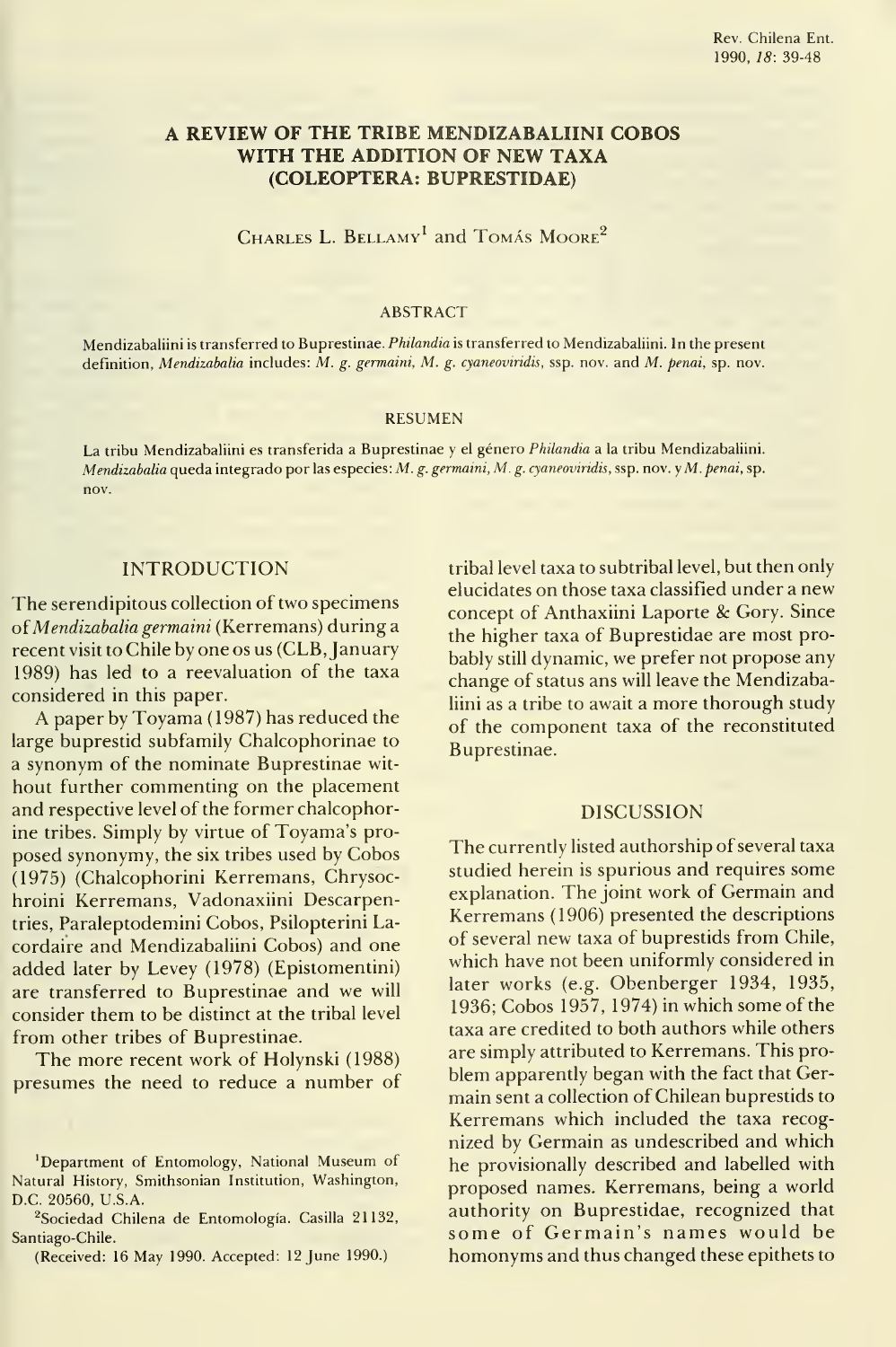remove this possibility. However, these names listed as manuscript names of Germain (e.g. p. 392, Philandia araucana P. Germain mss., nov. sp.) are not the same as *nomina nuda* as they were not published without descriptions. It occurs to us that if Germain was given credit as the senior author of the paper and since no statement within the introduction attributing all new taxa to Kerremans exists, that Germain and Kerremans should be the authors for all taxa described in this paper. This leaves one especially awkward case with Agrilus germaini, but we believe that Germain should be given the credit due. The authorship of Philandia and P. araucana should also be changed.

Specimen measurements are taken as fol lows: maximum length, from front of head to apex of elytra; width, across pronotal base; pronotal proportion, length along midline vs. width of widest portion. Label data are presented verbatim with (h) and (p) used re spectively for handwritten and printed notations. The slash mark  $($ ) is used to separate data from separate, sequential labels. The following abbreviations are used to refer to the collections from which material was borrowed or is deposited: MNHN <sup>=</sup> Colección Nacional de Insectos, Museo Nacional de Historia Natural, Santiago; LPGC = L.E. Peña G. collection; CLBC = C.L. Bellamy research col lection.

### Tribe Mendizabaliini Cobos

Mendizabaliini Cobos, 1968:17; 1975:90; Bellamy 1985:413.

Type-genus: Mendizabalia Cobos (from original designation).

Rediagnosis. Elongate; convex; frontovertex projecting between widely separated, small eyes; eyes well separated from pronotal margin; antennal cavities widely separated; frontoclypeus not constricted between an tennae, distal margin broadly concave; anteclypeus visible; labrum bilobed; antennae pectinate-flebellate in males, strongly serrate in females; Ist antennomere greatly enlarged and swollen distaly; pronotum with lateral carinae extending only part way from posterior margin; elytral lateral margins entire; sternal cavity "open" (Figs. 8, 9) with process not fit ting within a well defmed meso-, metasternal cavity; wing venation (Figs. 10, 11) with radial cell (R) open at base; radial sector vein short; radiomedial crossvein connecting between base of R and median vein (M); IstA either free or fused at base to  $2dA_1$ ;  $2dA_1$  and  $2dA_2$  fused at basal  $1/3$  of  $2dA_2$ ;  $2dA_2$  contiguous with M; wedge cell present, closed; 4thA present, elongate.

**Remarks**. This tribe, as defined by Cobos (1968) solely for M. germaini, requires the addition of Philandia, a relationship over looked by Cobos (1974). A superficial comparison of Mendizabalia and Philandia might convince many coleopterists that these two are not closely related, but a more detailed ex amination of the overall ventral morphology (Figs. 3, 4), antennae (Figs. 5-7), sternal cavity formation (Figs. 8, 9) and wing venation (Figs. 10, 11) convinces us of a much closer relationship. Philandia is briefly discussed below.

It really is not too surprising that in such an área of high endemicity that two obviously relictual taxa are more closely related to each other than to more distantly distributed taxa. The natural affinities and proper placement of Mendizabaliini await demonstration in rela tion to the other tribes and subtribes of the currently dynamic Buprestinae.

# KEY TO THE GENERA OF MENDIZABALIINI, SENSU NOVO

- 1. Body somewhat convex in lateral view (Fig. 3); antennal ramae very slender (Figs. 5, 6); pronotum with same color as head and elytral base, flattened and entire (Fig. 1); elytra longitudinally costate, surface striatopunctate ................ *Mendizabalia* Cobos — Body nearly straight in lateral view (Fig. 4); antennal
- ramae very swollen (Fig. 7); head and pronotum diffe rently colored than elytra; pronotum gibbous with large lateral excavations (Fig. 2); elytra without costae, surface strongly shagreened...................... .................. Philandia Germain & Kerremans

### Genus Mendizabalia Cobos

Mendizabalia Cobos, 1957:233; 1968:17; Bellamy 1985:413.

Type-species: Agrilus germaini Germain &: Kerremans (by original designation)

Redescription. Small, length less than 12 mm; elongate, ovoid, convex in lateral view; dorsal surface glabrous, ventral surface and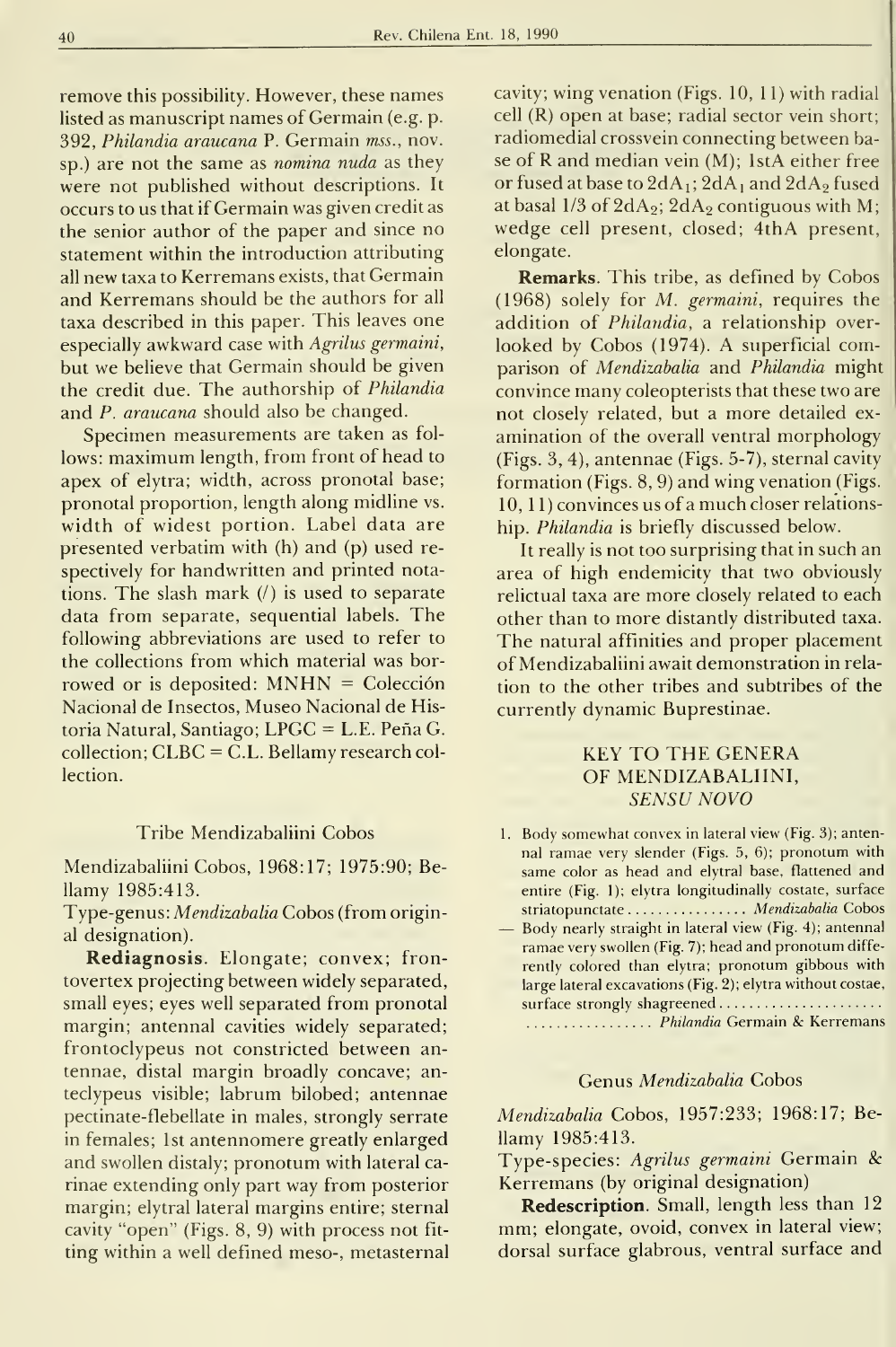

Figuras. 1, 3, 5, 8, 10, Mendimbalia germaini. Fig. 6, M. penai. Figs. 2, 4, 7, 9, 11, Philandia valdwianus. Figs. 1, 2, dorsal habitus: Figs. 3, 4, lateral aspect; Figs. 5-7, antenae, dorsal aspect; Figs. 8, 9, sternal cavity, ventral aspect; Figs. 10, <sup>1</sup> 1, wing venation, ventral aspect (scale lines = <sup>1</sup> mm).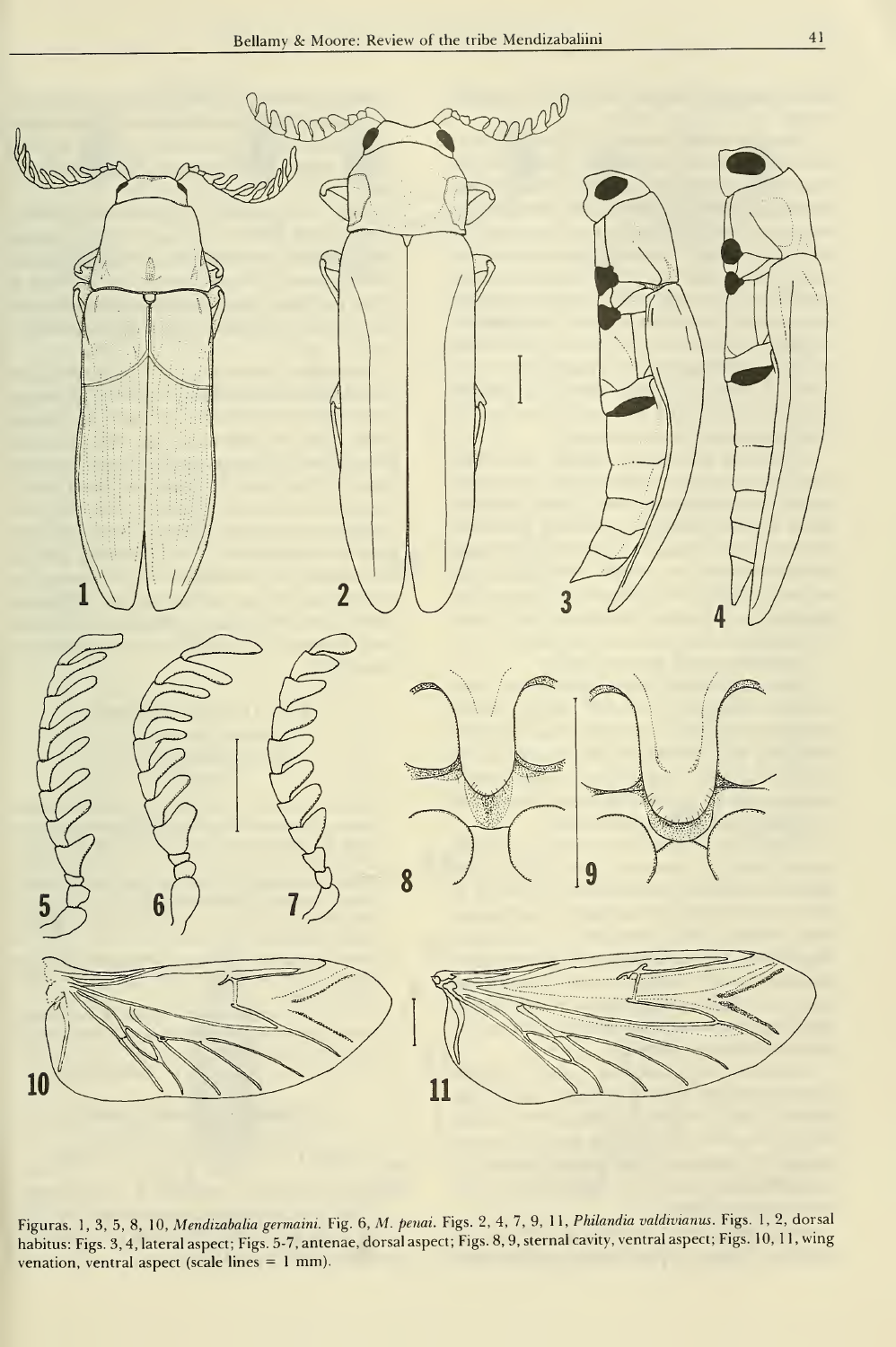legs sparesely covered with fine, semi-erect setae.

Head with depression on frontovertex; eyes small, widely separated, inner margins slightly converging dorsally; frontoclypeus depressed medially between and ventral to an tennal cavities; distal margin of frontoclypeus broadly, shallowly arcuate; anteclypeus partially visible; labrum feebly bilobed distally; maxillary palpi with third palpomere longer than second, rounded distally; mentum rec tangular; submentum trapezoidal; antennae, of males flabellate from antennomere 4, of females serrate; sensory pores and sensilla broadly distributed over entire surface of flabellate/serrate antennomeres.

Pronotum trapezoidal, slightly wider than long, widest at base; anterior margin arcuate; posterior margin biarcuate; lateral margins more or less straight, narrowing gradually from rounded, subacute posterolateral angles to anterior margin, carínate from basal angle to past middle; disc flattened, with narrow, longitudinal, medial, depressed line which terminates at deep premarginal fovea.

Scutellum small, subcordiform.

Elytra narrower than pronotum at base; humeri moderately elevated, oblique, lateral margins more or less straight along basal 1/2, widening and broadly arcuate on apical 1/2, widest at about apical 1/3; narrowing to sub truncate ápices; epipleuron extends from base to apicolateral angle; disc costate.

Thoracic sternites: prosternum with an terior margin concave; disc slightly depressed medially; process slightly convex in lateral view, depressed medially, rounded apically; sternal cavity essentially open, being a depression on the disc of mesosternum; metepimeron mostly visible beyond epipleuron, only just slightly hidden posterolaterally by basolateral abdominal projection; metacoxal plate moderately dilated.

Abdomen with sternites <sup>1</sup> and <sup>2</sup> slightly longer together than 3, 4 and 5; suture between <sup>1</sup> and 2 indicated along entire width; sutures between all sternites nearly straight; margin of sternite 5 narrowing laterally to rounded apex; pygidium not visible dorsally beyond elytral apex.

Wing (Fig. 10): with radial cell narrow, elongate, slighdy open basally; radiomedial

crossvein connects from near basal angle to near apex of shortened medial vein; anal veins all present; IstA vein not connected at base; wedge cell closed, elongate; 4thA vein elongate.

Legs: femora elongate, subfusiform; tibiae longer than femora, narrow, with two short apical spines; tarsi with first tarsomere laterally compressed, length subequal to 2, 3 and 4 taken together; first four tarsomeres with ventral pulvilli; tarsomere 5 strongly appendiculate.

Remarks. The species of Mendizabalia are very distinctive buprestids and are easily separable from all other taxa of both the chilean fauna and the genera of the more broadly reconstituted Buprestinae. It is a taxon which should offer much evidence for those studying the phylogeny of the family in looking for evolutionary trends, direction and character state transformation. The following species and subspecies descriptions are shortened for brevity and do not reflect generic character states. The species and subspecies of Mendizabalia may be separated as in the following short key.

# KEY TO THE SPECIES AND SUBSPECIES OF MENDIZABALIA COBOS

- 1 Pronotum densely punctate (Fig. <sup>1</sup> 8); head more elliptical in frontal view (Fig. 12); elytral apices with costae as in Fig. 20; male genitalia with single apicolateral sensory seta (Fig. 21)  $\ldots$ ........... *M. penai*, n.sp.<br>— Pronotum sparsely, shallowly punctate (Fig. 15); head
- more round in frontal view (Figs. 13, 14); elytral apices with costae as in Fig. 17; male genitalia with three apicolateral setae (Figs. 22, 23) 2
- 2. Dorsal integument bicolorous: head, pronotoum and basal 1/3 of elytra iridescent blue, apical 2/3 of elytra iridescent red .............................
- M.g. germaini (Germain & Kerremans) Dorsal integument unicolorous, iridescent bluish green to greenish blue

..................... M. g. cyaneaviridis, ssp. nov.

<sup>1</sup> . Mendizabalia germaini germaini (Germain & Kerremans) (Figs. 1, 3, 5, 8, 10, 13, 15 - 17, 22)

Agrilus germaini Germain & Kerremans, 1906:393; Germain &:Kerremans 1907:27; Obenberger 1936:1184; Olave 1940:124; Blackwelder 1944:326.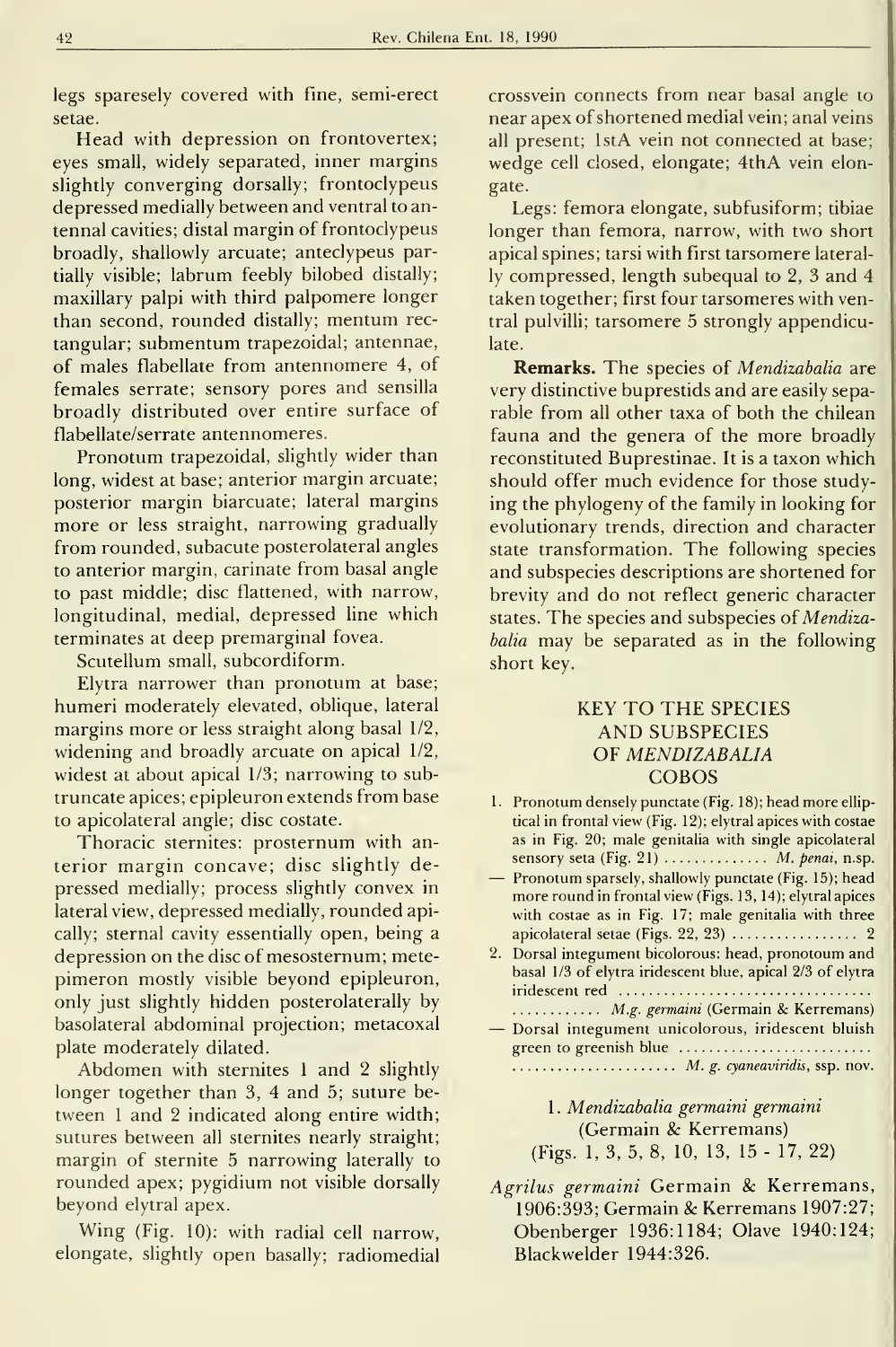

Figuras. 12, 18 - 21, Mendizabalia penai. Figs. 13, 15 - 17, 22, M. germaini. Figs. 14, 23, M. germaini cyaneoviridis. Figs. 12-14, head, frontal aspect; Figs. 15, 18, pronotum, dorsal aspect; Figs. 16, 19, pronotum, lateral aspect; Figs. 17,20, left elytron apex, dorsal aspect; Figs. 21-23, male genitalia, dorsal aspect (scale lines = 1 mm).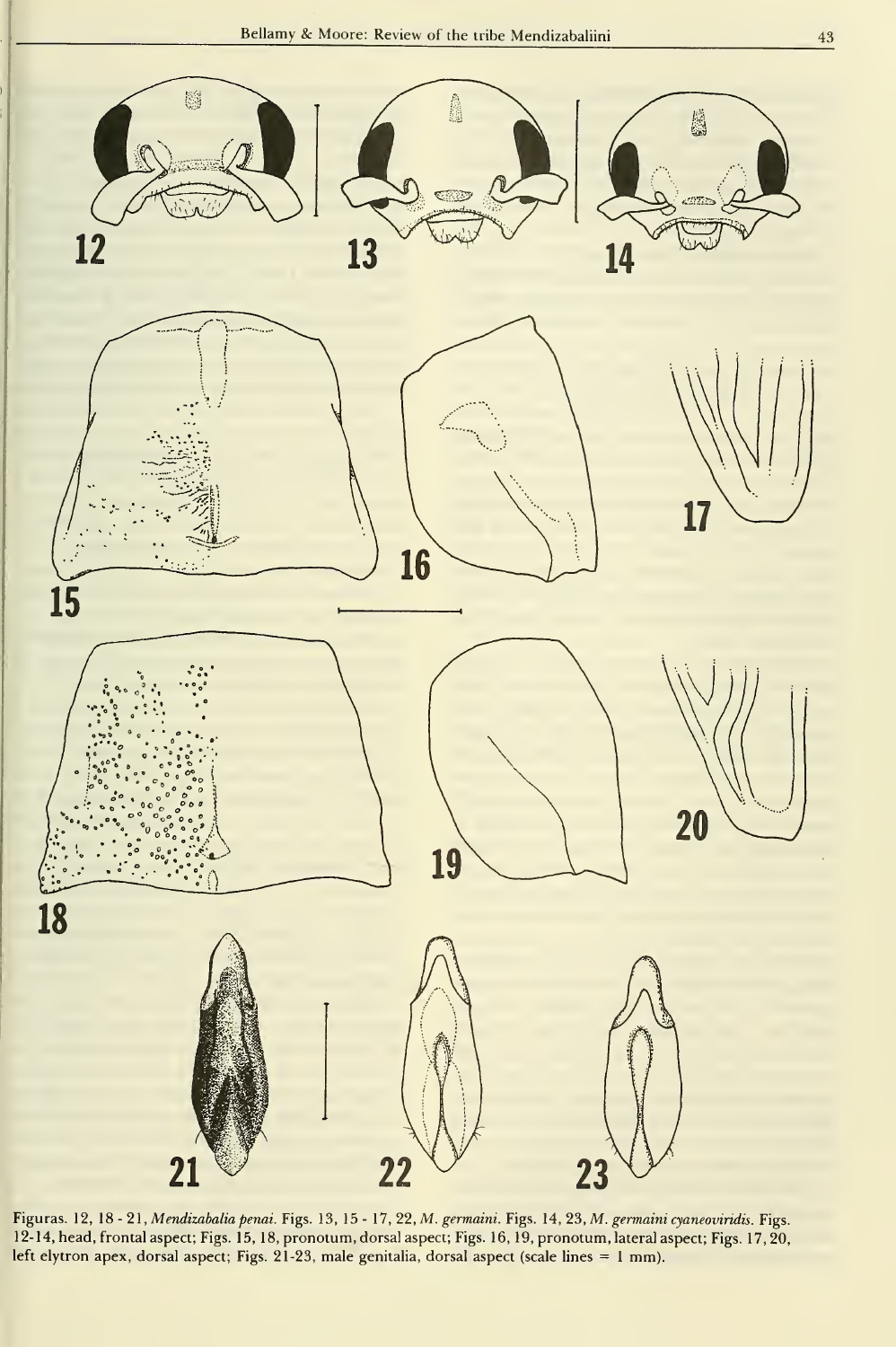- Agrilus bicolor Germain (in litt) in: Germain & Kerremans 1906:393: Germain & Kerremans 1907:27; Germain 1911:73; Obenberger 1936:1184; Olave 1940:124; Blackwelder 1944:326.
- Mendizabalia germaini, Cobos, 1957:235; 1968:17.

**Redescription.** Male. Size:  $9.1 \times 2.5$  mm; elongate, ovoid, convex in lateral view, head, pronotum and small área around humeri dark iridescent blue; antennae mat black; disc of pronotum with some greenish blue reflection; área around humeral blue spots bluish green, a narrow golden sutural band extends to before basal 1/3 then diverges towards lateral margins; entire surface of apical 2/3 beyond golden band a deep iridescent red with golden punctures in striae; underside more or less uniformly violet with bluish reflections laterally and along abdominal sutures; head and pronotum moderately shallowly punctate; elytra with punctate striae between longitudinal costae; dorsal surface glabrous, ventral surface and legs sparsely covered with fine, semi-erect setae.

Head (Fig. 13): nearly round in frontal view; with depression on frontovertex; eyes small, widely separated, inner margins slightly converging dorsally; frontoclypeus depressed between antennal cavities medially, this depression with more coarse punctures and moderately dense pile of semi-erect setae; a transverse depression extends across disc of frontoclypeus dorsal to broadly, shallowly arcuate distal margin; antennae (fig. 5) with antennomere <sup>1</sup> swollen, subgeniculate; 2 small, globose; 3 smaller than 2, wider than long, 4-11 flabellate.

Pronotum (Figs. 15, 16):  $1.23 \times$  wide as long, widest at base; anterior margin arcuate; posterior margin biarcuate; lateral margins more or less straight, narrowing gradually from rounded, subacute posterolateral angles to anterior margin, carínate from basal angle to about middie, disc flattened, with narrow, longitudinal, medial, depressed line which terminates at deep premarginal fovea; scutellum small, subcordiform, golden.

Elytra narrower than pronotum at base; humeri moderately elevated, oblique; lateral margins more or less straight along basal 1/2, widening and broadly arcuate on apical 1/2,

widest at about apical 1/3; narrowing to sub truncate ápices; epipleuron extends from base to apicolateral angle; disc costate with configuration of costae at apex as in Fig. 17.

Underside: prosternum with anterior margin concave; disc slightly depressed medially; process slightly convex in lateral view, depressed medially, rounded apically; abdominal sternites <sup>1</sup> and 2 slightly longer together than 3, 4 and 5; suture between <sup>1</sup> and 2 in dicated along entire width; sutures between all sternites nearly straight; margin of sternite 5 narrowing laterally to rounded apex; pygidium not visible dorsally beyond elytral apex.

Legs: femora elongate, subfusiform, tibiae longer than femora, narrow, with two short apical spines; tarsi with first tarsomere laterally compressed, lenght subequal to 2, 3 and 4 taken together; first four tarsomeres with ventral pulvilli; tarsomere 5 strongly appendiculate, claws with tips widely separated.

Genitalia: as in Fig. 22.

Redescribed from one of two males (CLBC) collected as recorded below.

Female. Differs from the male essentially only in the shape and configuration of the antennomeres which are serrate.

**Variation.** Males ( $n = 3$ ),  $8.6 - 9.1 \times 2.4 - 2.5$ mm; females (n = 3),  $8.7 - 9.6 \times 2.4 - 2.8$  mm.

Material examined. Holotype, female (MNHN): Pemehue, Ene-1896 (p); <sup>1</sup> male  $(MNHN + 2124)$ : no locality data, but with an orange 'Holotipo' (p) label and a label in Kerremans hand "germaini kerremans Type" (h); <sup>1</sup> female (LPGC): Valdivia, XII. 1962, G. Monsalve (h); <sup>1</sup> female (LPGC): Valdivia, 6.XII.76, leg: Krahmer (h); 2 males (CLBC): CHILE, Valdivia Prov, <sup>3</sup> km W Las Lajas, W. La Unión 650 m, 10/11.1.1989, CL Bellamy (p)/beating Nothofagus sp (p).

Remarks. Cobos (1957) described Mendizabalia based on a single female specimen of M. g. germaini and illustrated the ovipositor. According to the description of Germain & Kerremans (1906), the specimen they described as Agrilus germaini was also female and yet the specimen clearly labelled as the holotype from MNHN, along the typical label of Kerremans, is <sup>a</sup> male. The specimen from Pemehue is a female and we believe this is more probably the holotype, with the labels perhaps having been switched between these two specimens.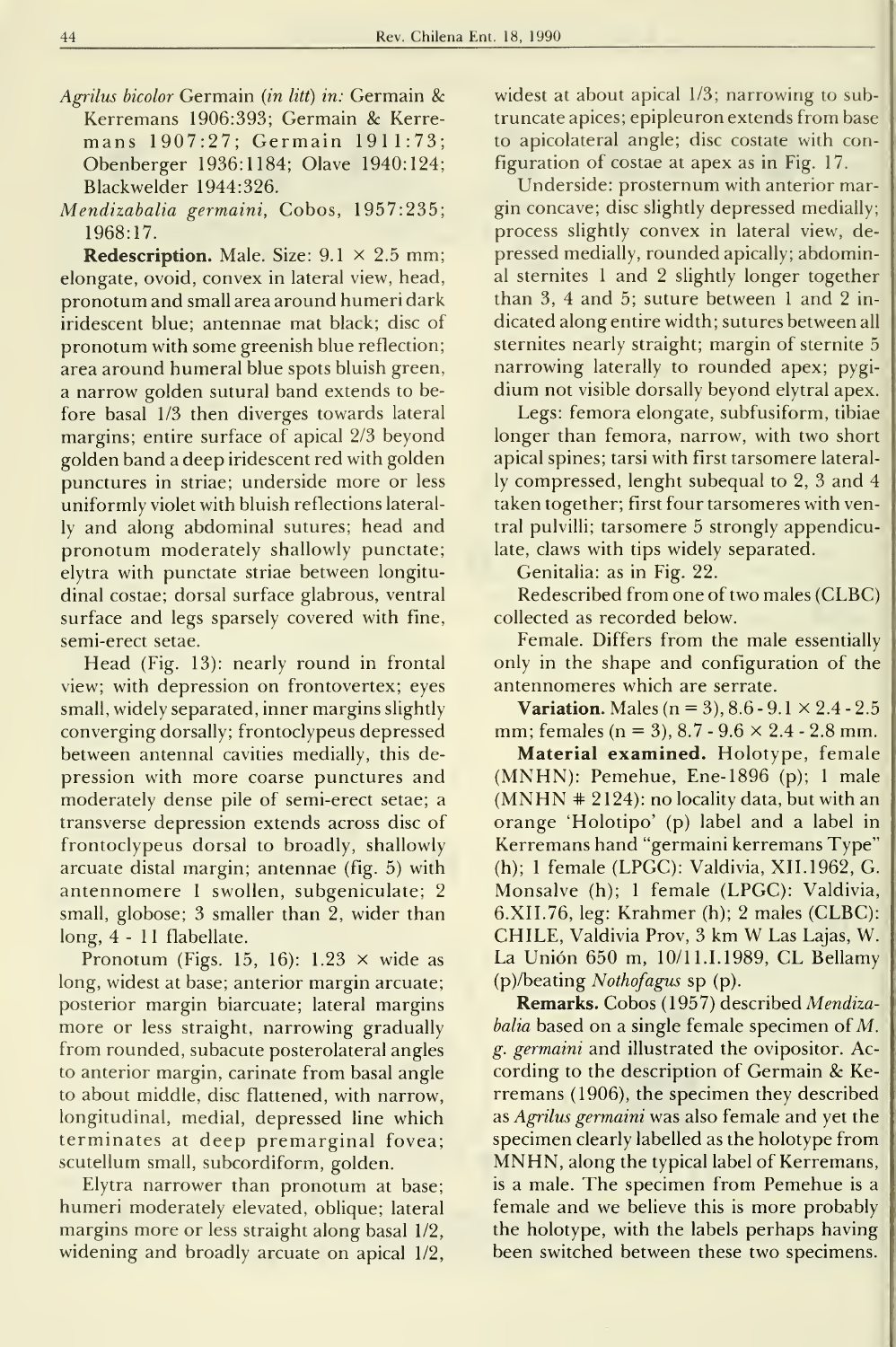However, we will not change the labels back, simply add a label to the female indicating that this is the specimen which we believe is the holotype.

This taxon may be separated from  $M$ . penai, sp. nov., as indicated in the preceeding key and differs in the shape of the head; the configurations of the antennomeres; the shape, lateral carinae and punctation of the pronotum; the configuration of the apical elytral costae and, most noticeably, by the beautiful dorsal coloration. It can be separated from the new subspecies, M. g. gyaneoviridis, as discussed following the diagnostic description below,

# 2. Mendizabalia germaini cyaneoviridis ssp. nov. (Figs. 14, 23)

This subspecies differs from the nominate form as follows: *Diagnosis*. Holotype, male. Size:  $7.7 \times .3$  mm; entire dorsal surface iridescent bluish green; discal portion of elytral base to along suture before basal 1/3 a more intense green; head and pronotum moderately shal lowly punctate; elytra with punctate striae between longitudinal costae; dorsal surface glabrous, ventral surface and legs sparsely co vered with fine, semi-erect setae; pronotum  $1.29 \times$  wide as long; scutellum dark green.

Genitalia: as in Fig. 23, mounted on a card beneath the specimen.

Female. Differs mainly by having an tennomeres 4-11 serrate with these an tennomeres wider than long.

**Variation.** Male paratype,  $8.2 \times 2.4$  mm; female paratype,  $7.7 \times 2.2$  mm.

Material examined. Holotype, male (MNHN ex LPGC): Las Trances, Nuble, 11.83, leg. J. Escobar; <sup>2</sup> paratypes: <sup>1</sup>male (CLBC), <sup>1</sup> female (LPGC): same data as holotype, except I-IL1989 and no collector name.

**Remarks.** This subspecies is named for the different dorsal coloration and may be sepa rated from the nominate subspecies most obviously by the more or less unicolorous dorsal surface as well as slight differences in dorsal punctation and vestiture. In addition, cyaneoviridis can be distinguished by differences in the antennae with the flabellate antennomeres of the males more slender and the serrate antennomeres of the female wider and the lateral portions narrowed and pro longed. This might well be a transitional state between the more normal serrate condition of the female of g. germaini and the male state. The genitalia of these two subspecies are es sentially identical, as would be expected with the discussed differences having probably di verged with their current geographic separation (Fig. 24).

> 3. Mendizabalia penai, sp. nov. (Figs. 6, 12, 18-21)

**Description.** Holotype, male. Size:  $9.2 \times 2.6$ mm; elongate, ovoid, convex in lateral view; head and pronotum mat black, pronotum with brunneous cast especially on posterior 1/2 and along posterior margin; antennae brunneus; elytra with basal 1/3 and crests of longitudinal costae deep subnitid blue, then intercostal surface of apical 2/3 beyond nar row golden-green band a dark roseocupreous with golden punctures in striae; underside black brunneus cast or bluish or violet reflec tions laterally and along abdominal sutures; head, pronotum and thoracic sternites rugóse; elytra with punctate striae between longitudinal costae; dorsal surface glabrous, ventral surface and legs sparsely covered with fine, semi-erect setae.

Head (Fig. 12): elyptical in frontal view; with depression on frontovertex; eyes small, widely separated, inner margins slightly con verging dorsally; frontoclypeus depressed between antenal cavities medially; a transverse depression extends across disc of frontoclypeus dorsal to broadly, shallowly arcuate distal margin; antennae (Fig. 6) with antennomere <sup>1</sup> swollen, subgeniculate; 2 small, globose; 3 smaller than 2, wider than long, 4-11 flabellate.

Pronotum (Figs. 18, 19):  $1.34 \times$  wide as long, widest at base; anterior margin arcuate; posterior margin biarcuate; lateral margins more or less straight, narrowing gradually from rounded, subacute posterolateral angles to anterior margin, carínate from basal angle to beyond midpoint; disc flattened, with nar row, longitudinal, medial, depressed line which terminates at deep premarginal fovea;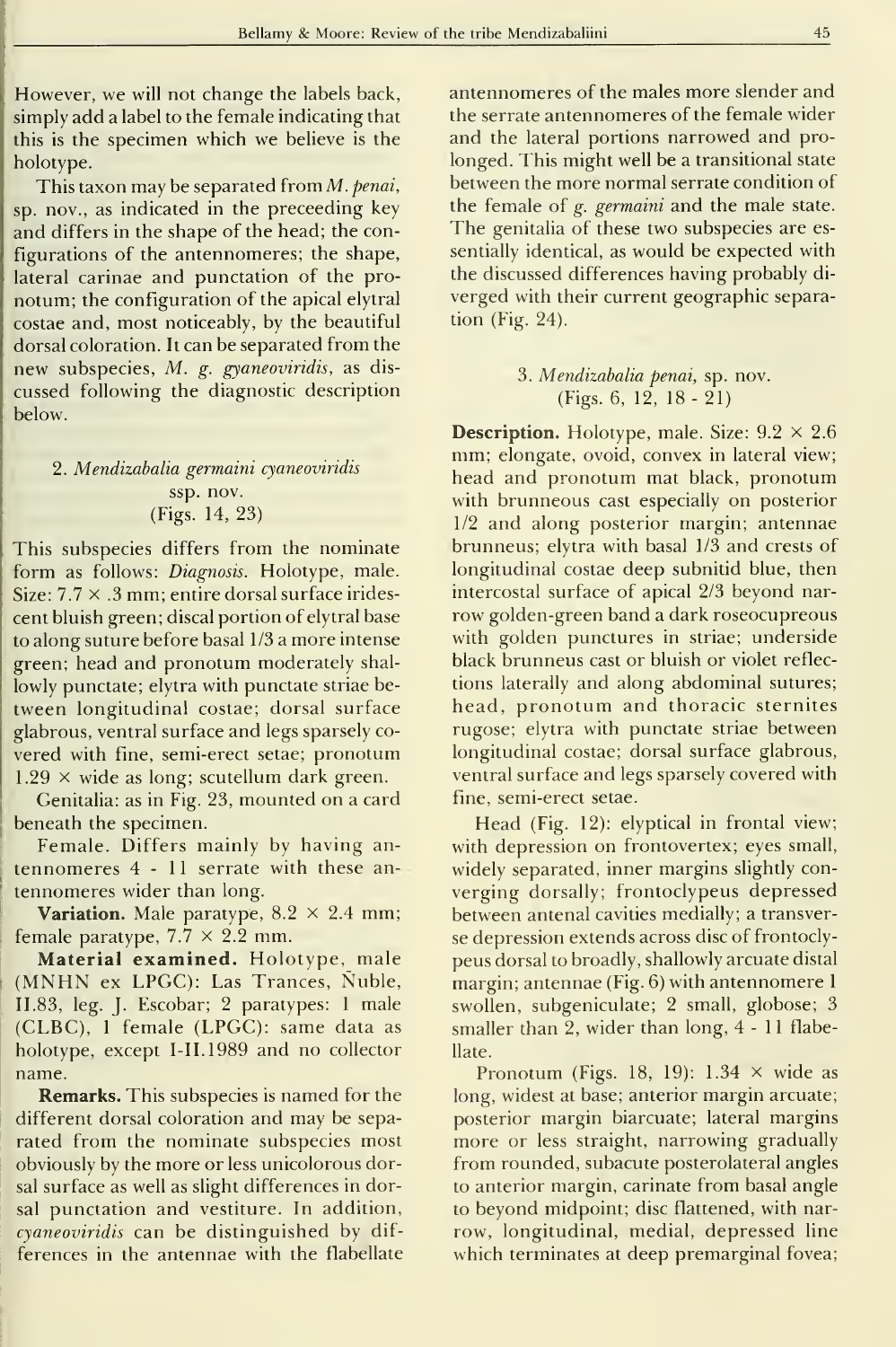scutellum small, subcordiform, black with brunneus cast.

Elytra narrower than pronotum at base; humeri moderately elevated, oblique; lateral margins more or less straight along basal 1/2, widening and broadly arcuate on apical 1/2,

![](_page_7_Figure_3.jpeg)

Figura. 24; Distribution of Mendizabalia spp. O M. ger maini germaini (Germain & Kerremans);  $\triangle M$ . germaini cyaneoviridis, ssp. nov. and and  $\Box$  M. penai, sp. nov.

widest at about apical 1/3; narrowing to sub truncate ápices; epipleuron extends from base to apicolateral angle; disc costate with configuration of costae at apex as in Fig. 20.

Underside: prosternum with anterior margin concave; disc slightly depressed medially; process slightly convex in lateral view, depressed medially, rounded apically; abdominal sternites <sup>1</sup> and 2 slightly longer together than 3, and 5; suture between <sup>1</sup> and 2 in dicated along entire width; sutures between all sternites nearly straight; margin of sternite 5 narrowing laterally to rounded apex; pygidium not visible dorsally beyond elytral apex.

Legs: femora elongate, subfusiform; tibiae longer than femora, narrow, with two short apical spines; tarsi with first tarsomere laterally compressed, leght subequal to 2, 3 and 4 taken together; first four tarsomeres with ventral pulvilli; tarsomere 5 strongly appendiculate, claws with tips widely separated.

Genitalia: as in Fig. 21, mounted on a point beneath the specimen.

Material examined. Holotype, male (MNHN ex LPGC): El Coigual, Cord. Curicó, 21, 23 Enero-1964, Coll: L.E. Peña (p).

Remarks. This new species is named for Luis E. Peña to recognize his contributions to the study of chilean Buprestidae and to thank him for bringing the authors together for the first time.

This unique specimen was the one studied by Cobos (1968) and thought by him to represent the male of M. germaini. It differs in the aspects of coloration; the shape of the head, punctation, especially of the pronotum; the narrower elytral costae and the configuration of the costae at the apices. It also comes from the most northerly locality yet know for Mendizabalia. The figure of the male genitalia (Fig. 21) is a copy of that given by Cobos (1968).

### Genus Philandia Germain & Kerremans

Philandia Germain & Kerremans, 1906:391; Germain & Kerremans 1907:23; Germain 1911:73; Obenberger 1935:787; Blackwelder 1944:322; Cobos 1974:106; Bellamy 1985:419; Moore 1985:116.

Type-species: Philandia araucana Germain & Kerremans (by monotypy).

Remarks. Cobos (1974) studied the female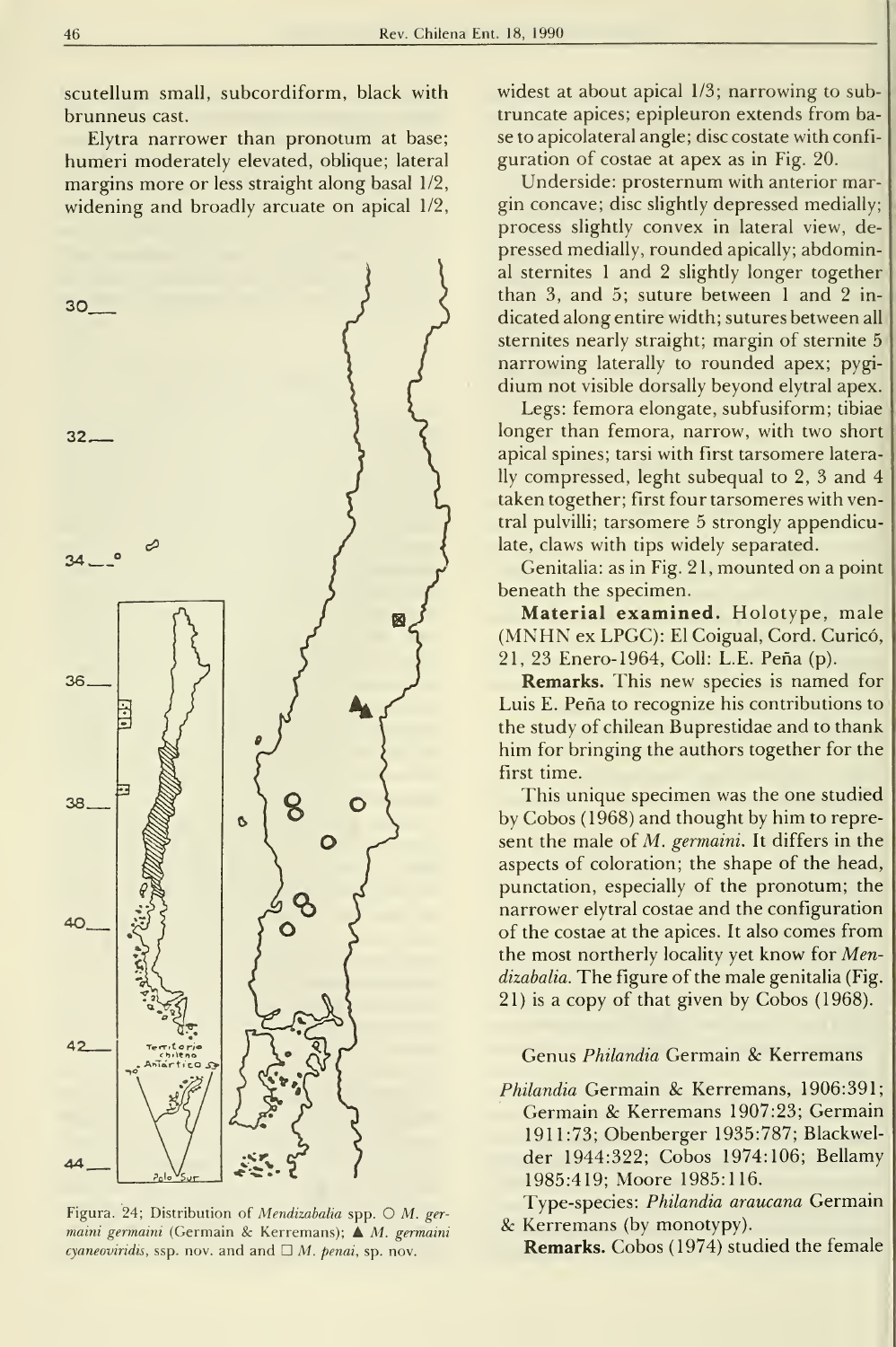holotype of P. araucana and discussed in detail the morphology in relationship to the Australian genus Nascio Laporte & Gory concluded that the proper placement for Philandia was within the Buprestini until such time as the male genitalia and/or larvae could be studied. In a recent revision of Nascioides Kerremans, Williams (1987) did not discuss any relationship with Philandia. We have not been able to study any larval material and the male genitalia as illustrated by Moore (1985) shows a similar structure in the basal apodemes and degree of fusion of the parameres. However, while the presence of sensory setae on the parameres was not clearly illustrated by Moore; the setae are indeed present and in a reducted number similar to Mendizabalia. These genitalic sensory setae are a character state used by Cobos (e.g. 1980) to separate the putative primitive/derived factions of the entire family with the presence of these setae placing Philandia on the more derived side.

The two species of *Philandia* were diagnosed, redescribed and separated in a key by Moore (1985) and the reader is referred to that work for additional comments on these taxa. For comparative purposes, P. valdiviana (Phil. & Phil.) is illustrated in Figs. 2, 4, 7, 9  $\&$ 11.

The very different gross appearance of the two species of Philandia in comparison to the species of *Mendizabalia* is apparently due to the Batesian mimetic convergent complex of di verse beetle taxa modelled on a lampyrid of the genus Pyractonema McDermott, as mentioned by Moore (1985).

Two males of P. valdivianus were collected along with the lampyrid model and mimics belonging to the families AUeculidae, Cerambycidae, Elateridae and Oedemeridae at: Chile, Malleco Prov, Pare Nacional Nahuelbuta 1100 m, 5-8.1.89, CLBellamy (p)/beating foliage Nothofagus antarctica (p).

### ACKNOWLEDGMENTS

We would like to thank the following in dividuals for their assistance and other favours extended: Lynn S. Kimsey, Univ. of California, Davis, for inviting one of us (CLB) to join the trip which allowed the authors to

meet; Luis E. Peña for his guidance and good company during that trip, for the loan of the specimens in his collection and for his diligence and superb collecting skill over many years which have produced so many interest ing beetles, including some of those described herein; Brian Levey, for sharing his unpublished opinions, and confirming ours about the relationships of these interesting animals; to Mario Elgueta and one anonymous referee for their constructive comments on an earlier draft of the manuscript and to Analia A. Lanteri, Museo de La Plata, for her suggestions and linguistic assistance during the completion of the final draft.

#### LITERATURE CITED

- BELLAMY, C.L. 1985. A catalogue of the higher taxa of the family Buprestidae (Coleoptera). Navors. Nas. Mus., Bloemfontein, 2(15): 405-472.
- BLACKWELDER, R. 1944. Checklist of the coleopteros insects of Mexico, Central America, the West Indies, and South America. Part 2. Bull. United States Nat. Mus., N° 185, pp. 189-341.
- Cobos, A. 1957. Primera nota sobre bupréstidos Neotropicales: descripciones y rectificaciones diversas. Rev. Chilena Ent., 5: 233-249.
- Cobos, A. 1968. Decimosexta nota sobre bupréstidos neotropicales: sobre el género Mendizabalia y su posición sistemática (Coleoptera). Boll. Assoc. Romana Ent., 23(1): 17-20.
- Cobos, A. 1974. Tres enigmáticos géneros de Bupresti dae (Coleoptera). Arch. Inst. Aclimatación, 19: 103-110.
- Cobos, A. 1975. Dos nuevas tribus de bupréstidos (Col. Buprestidae). EOS, Rev. Española Ent., 49: 87-104.
- Cobos, A. 1980. Ensayo sobre los géneros de la subfamilia Polycestinae (Coleoptera, Buprestidae). EOS, Rev. Española Ent. 54(1979): 1-94.
- Germain, P. 1911. Catálogo de los coleópteros chilenos del Museo Nacional. Bol. Mus. Nac. Chile, 3(1): 47-73.
- Germain, P. and C. Kerremans. 1906. Buprestides du Museé de Santiago (Chili). Ann. Soc. Ent. Belgique, 50: 377-394.
- Germain, P. and C. Kerremans. 1907. Apuntes entomológicos. Bupréstidos del Museo de Santiago de Chile. Anal. Univ. Chile, 120: 603-631.
- HOLYNSKI, R. 1988. Remarks on the general classification of Buprestidae Leach as applied to Maoraxiina Hol. Fol. Ent. Hung., 49: 49-54.
- Levey, B. 1978. A new tribe, Epistomentini, of Bupresti dae (Coleoptera) with a redefinition of the tribe Chyrsochroini. Syst. Ent. 2(2): 153-158.
- Moore, I. 1985. Aporte al conocimiento de los buprésti dos de Chile (Coleóptera: Buprestidae) Segunda Nota. Rev. Chilena Ent., 12: 113-139.